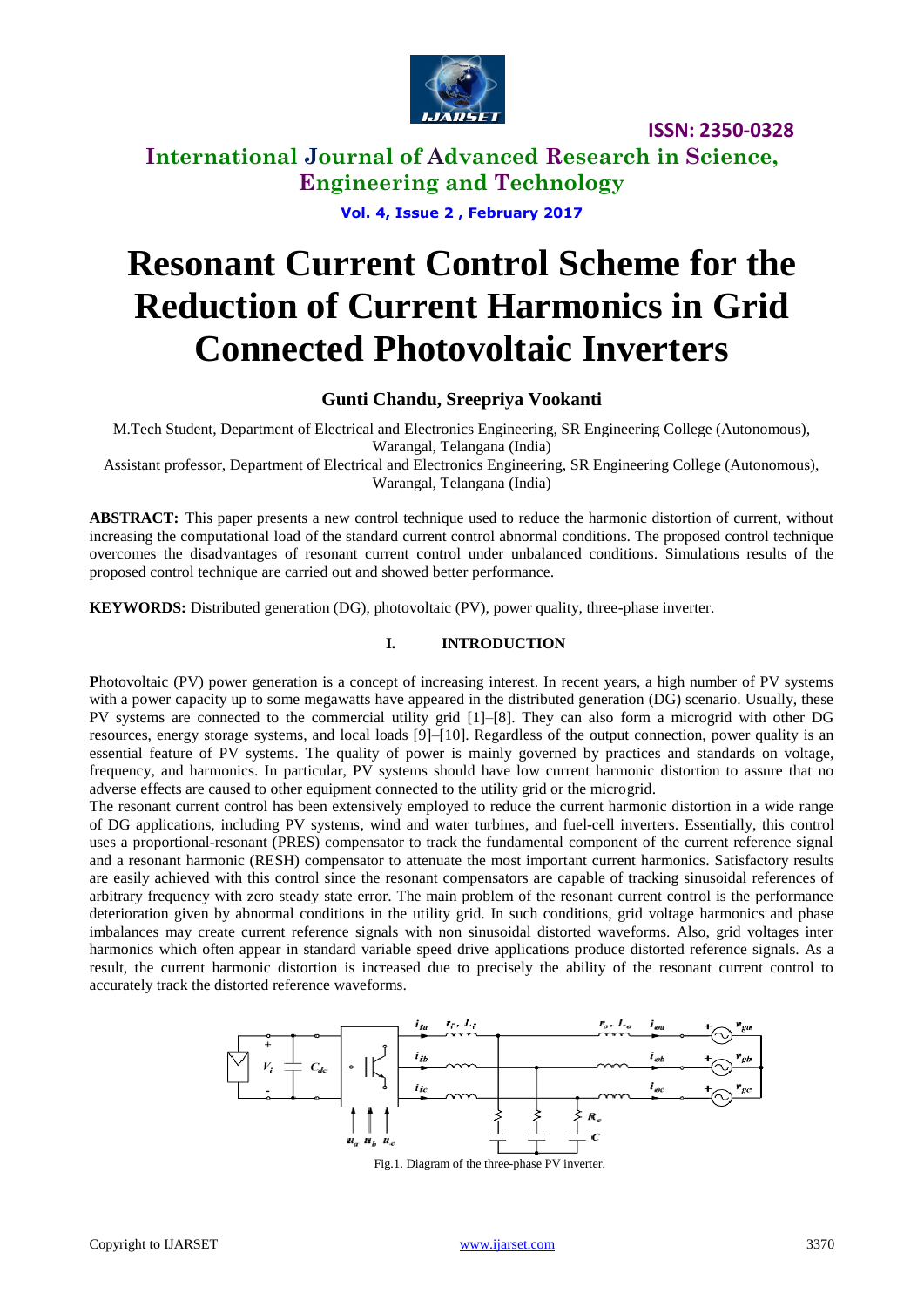

# **International Journal of Advanced Research in Science, Engineering and Technology**

**Vol. 4, Issue 2 , February 2017**

#### **II. THREE-PHASE DG PV INVERTER**

Fig. 1 shows the diagram of the three-phase PV inverter. It includes a PV array, a dc-link capacitor, and a three-phase voltage-source inverter. The switches of the inverter are governed by the discrete variables u, which can take the value −1 or 1. Small resistive parasitic elements are considered in this filter. Also, a damping resistor is intentionally introduced in series with the capacitors in order to attenuate the LCL peak magnitude at the resonance frequency. Normally, the losses in this resistor are negligible [1].

#### *A. Open-Loop Model of the Three-Phase PV Inverter*

The starting point for the analysis of the resonant current control is an averaged model of the three-phase PV inverter. A circuit representation of this averaged model in the stationary reference frame is shown in Fig.2. The inputs of the model are the dc-link voltage V<sub>i</sub>, the grid voltage vg, and the control inputs d, which can take continuous values inside the range

$$
-1 \le d_{\alpha} \le 1 \tag{1}
$$

 $(2)$ 

$$
-1 \le d_{\beta} \le 1.
$$

The outputs of the model are the inverter current  $i_i$  and the grid current  $i_0$ .

$$
\frac{V_i}{2} d_{\alpha} \leftrightarrow \frac{Z_i}{i_{i\alpha}} Z_c \qquad \overrightarrow{i_{i\alpha}} \qquad \overrightarrow{V_{g\alpha}}
$$

Fig.2. Averaged circuit model of the three-phase PV inverter, where  $Z_i(s) = L_i s + r_i$ ,  $Z_o(s) = L_o s + r_o$ ,  $Z_e(s) = 1/(C_s) + R_c$ , and s is the Laplace operator.



Fig.3. Standard resonant current control in the stationary reference frame.

#### B. *Resonant Current Control*

Fig. 3 shows the standard configuration of the resonant current control. The error between the inverter current and the reference signal is processed by two compensators connected in parallel: the PRES compensator  $H_1(s)$  and the RESH compensator  $H<sub>2</sub>(s)$ . The inverter current is normally employed in the control instead of the grid current. This fact reduces the number of the required current sensors and increases the system robustness [1]. The grid voltage and the dc-link voltage are used as feedforward signals in order to improve the dynamics of the system. The system capability to reject external disturbances is also enhanced with these feedforward signals. From Fig. 3, the control inputs can be written as

$$
d_{\alpha} = \frac{2}{V_i} \left[ v_{g\alpha} + (H_1(s) + H_2(s)) \left( i_{\alpha}^* - i_{i\alpha} \right) \right] H_d(s) \quad (3)
$$
  

$$
d_{\beta} = \frac{2}{V_i} \left[ v_{g\beta} + (H_1(s) + H_2(s)) \left( i_{\beta}^* - i_{i\beta} \right) \right] H_d(s). \quad (4)
$$

 $H_d(s)$ , not shown in Fig. 3, is the transfer function that models the control processing time delay  $T_d$  [1]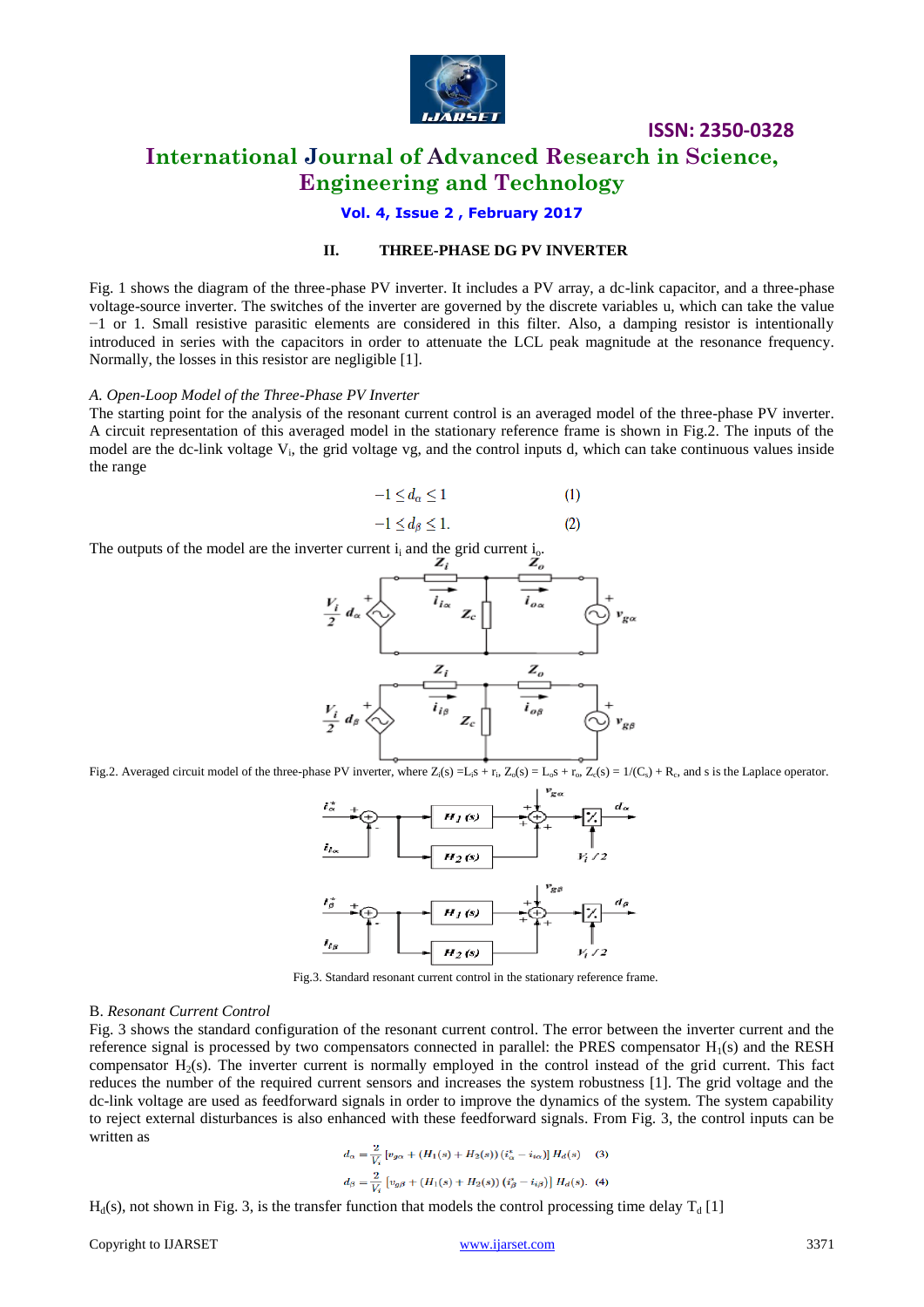

# **International Journal of Advanced Research in Science, Engineering and Technology**

#### **Vol. 4, Issue 2 , February 2017**

$$
H_d(s) = e^{-T_d s}.\tag{5}
$$

C. *Closed-Loop Model of the Three-Phase PV Inverter*

The analysis of the system can be carried out by means of a closed-loop dynamic model. This model is derived by placing (3) and (4) into the open-loop model shown in Fig. 2, resulting in

$$
i_{o\alpha}(s) = G_r(s)i^*_{\alpha}(s) + G_g(s)v_{g\alpha}(s)
$$
\n
$$
i_{o\beta}(s) = G_r(s)i^*_{\beta}(s) + G_g(s)v_{g\beta}(s)
$$
\n(7)

where the reference-signal-to-grid-current transfer function and the grid-voltage-to-grid-current transfer function can be expressed, respectively, as

$$
G_r(s) = \frac{Z_c(s)G_i(s) (H_1(s) + H_2(s)) H_d(s)}{1 + T(s)}
$$
(8)  

$$
G_g(s) = -\frac{G_i(s) (Z_i(s) + (H_1(s) + H_2(s)) H_d(s))}{1 + T(s)}.
$$
(9)

Moreover, the loop gain  $T(s)$  and the transfer function  $G_i(s)$  can be written as

$$
T(s) = (Z_c(s) + Z_o(s)) G_i(s)
$$
  
×  $(H_1(s) + H_2(s)) H_d(s)$  (10)  

$$
G_i(s) = \frac{1}{Z_i(s) (Z_c(s) + Z_o(s)) + Z_c(s) Z_o(s)}.
$$
 (11)

It is worth mentioning that the closed-loop dynamics of the grid current does not rely on the dc-link voltage; see (6) and (7). Essentially, this fact can be attributed to the feedforward action introduced in (3) and (4) by the dc-link voltage signal. Note that a feedforward signal of the grid voltage is also included in the control inputs (3) and (4). However, in that case, the closed-loop dynamics of the grid current is directly affected by the grid voltage disturbances through the transfer function  $G<sub>0</sub>(s)$ . As discussed hereinafter, this transfer function presents significant magnitude attenuation in the frequency range of interest. Therefore, the direct influence of the grid voltage disturbances on the grid current is nearly negligible.

#### **III. ANALYSIS AND LIMITATIONS OF THE STANDARD RESONANT CURRENT CONTROL**

The standard resonant current control employs two resonant compensators connected in parallel, as shown in Fig. 3 the PRES compensator ensures the correct tracking of the fundamental component of the current reference signal. The RESH compensator attenuates the selected grid current harmonics. Fig. 4 shows the Bode magnitude diagram of the resonant compensators.

$$
H_1(s) = k_p + \frac{k_{i1} 2\xi_1 \omega_o s}{s^2 + 2\xi_1 \omega_o s + \omega_o^2}
$$
 (12)

$$
H_2(s) = \sum_{n} \frac{k_{in} 2\xi_n (n\omega_o)s}{s^2 + 2\xi_n (n\omega_o)s + (n\omega_o)^2}.
$$
 (13)

The features of the standard resonant current control emerge from the analysis of the transfer functions  $(8)$ – $(10)$ . The Bode diagrams of these functions are shown in Fig. 5. Note that the system is stable with a phase margin of 38.4◦ at the crossover frequency of 1.1 kHz; see Fig. 5(a). Moreover, the grid voltage-to-grid-current transfer function  $G_g(s)$  has significant magnitude attenuation in the frequency range of interest (i.e.,  $G<sub>g</sub>(s) \rightarrow 0$  in this frequency range); see Fig. 5(b). Thus, from (6), it is easy to observe that the grid voltage disturbances do not directly affect the grid current dynamics. Additionally, the reference-signal-to-grid-current transfer function Gr(s) has a flat 0-dB magnitude within the system bandwidth; see Fig. 5(c). This ensures that the grid current tracks accurately the reference signal, even in the undesired situation in which this signal has significant harmonics. Consequently, from (6), the harmonic distortion present in the reference signal will be transferred to the grid current. The reference signal harmonic distortion may be caused by grid disturbances such as voltage harmonics or imbalances. This is, in fact, an indirect mechanism to increase the output current harmonic distortion through grid voltage disturbances when using the standard resonant current control.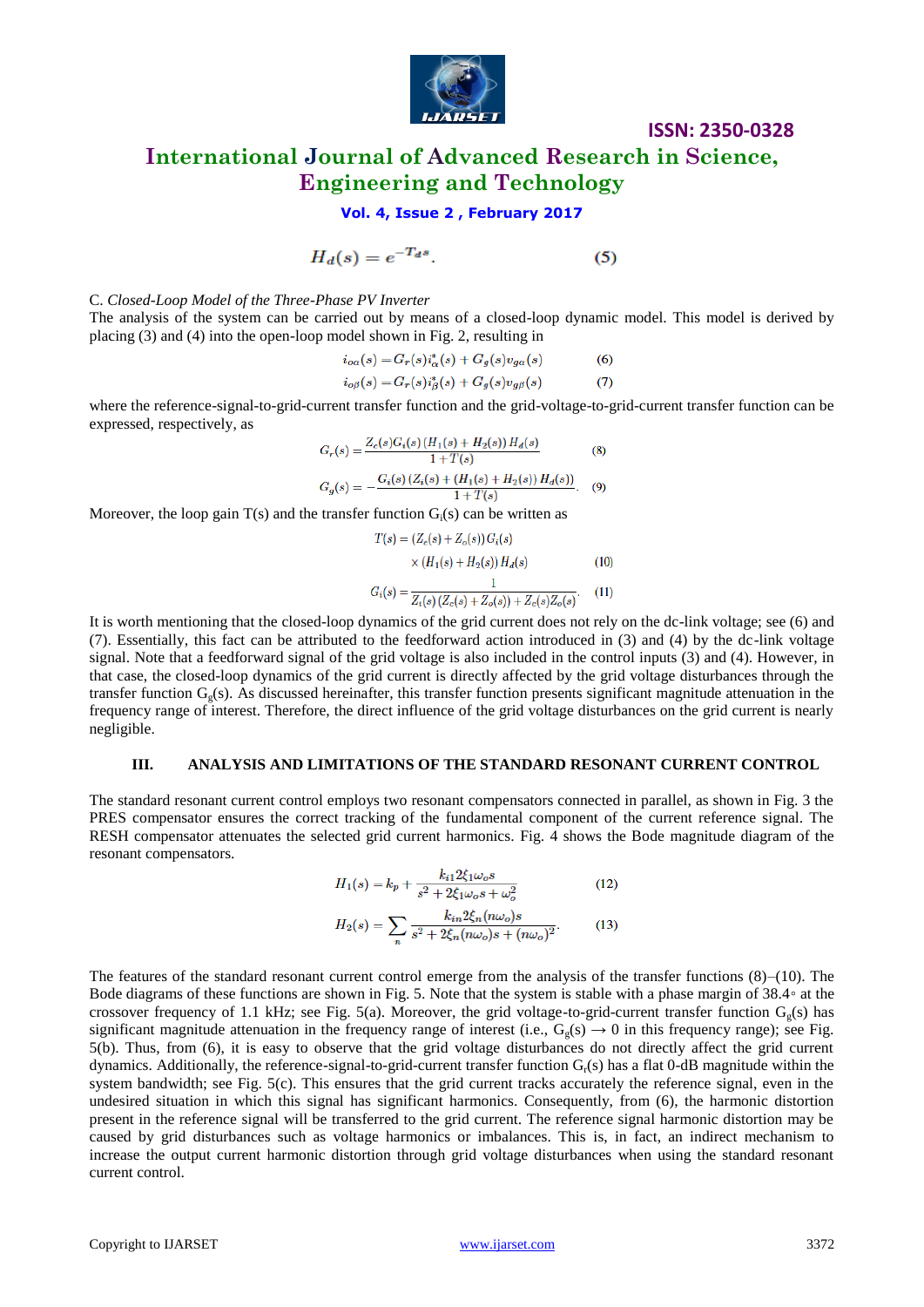

# **International Journal of Advanced Research in Science, Engineering and Technology**

## **Vol. 4, Issue 2 , February 2017**



Fig. 4. Bode magnitude diagram of the PRES and RESH compensators employed in the standard resonant current control.



Fig.5. Bode diagrams of the standard resonant current control. (a) Loop gain transfer function T(s), (b) grid-voltage-to-grid-current transfer function  $G_{g}(s)$ , and (c) reference-signal-to-grid-current transfer function  $G_{r}(s)$ .

#### **IV. PROPOSED RESONANT CURRENT CONTROL**

The main objective of the proposed control is to achieve low harmonic distortion in the grid current even during grid abnormal conditions. This feature should be accomplished without increasing the control computational load.

#### A. *Control Configuration*

Fig. 6 shows the diagram of the proposed control scheme. Note that the configuration is very similar to the standard control shown in Fig. 3. Both the grid voltage and the dc link voltage are included as feedforward signals. The proposed control also has two resonant compensators, but in that case, the input of the compensator located on the bottom is the inverter current instead of the error between this current and the reference signal. This is one of the differences between the standard and the proposed control schemes. The second one is the configuration of the resonant compensators. The control objectives are reached if the resonant compensators are chosen as follows:

$$
H_3(s) = \frac{k_{i1} 2\xi_1 \omega_o s}{s^2 + 2\xi_1 \omega_o s + \omega_o^2}
$$
(14)  

$$
H_4(s) = k_p + \sum_n \frac{k_{in} 2\xi_n (n\omega_o)s}{s^2 + 2\xi_n (n\omega_o)s + (n\omega_o)^2}.
$$
 (15)

Note that the first compensator includes only the fundamental resonant term and the second compensator compresses both the proportional and the harmonic resonant terms. It is worth mentioning that

$$
H_1(s) + H_2(s) = H_3(s) + H_4(s)
$$
\n(16)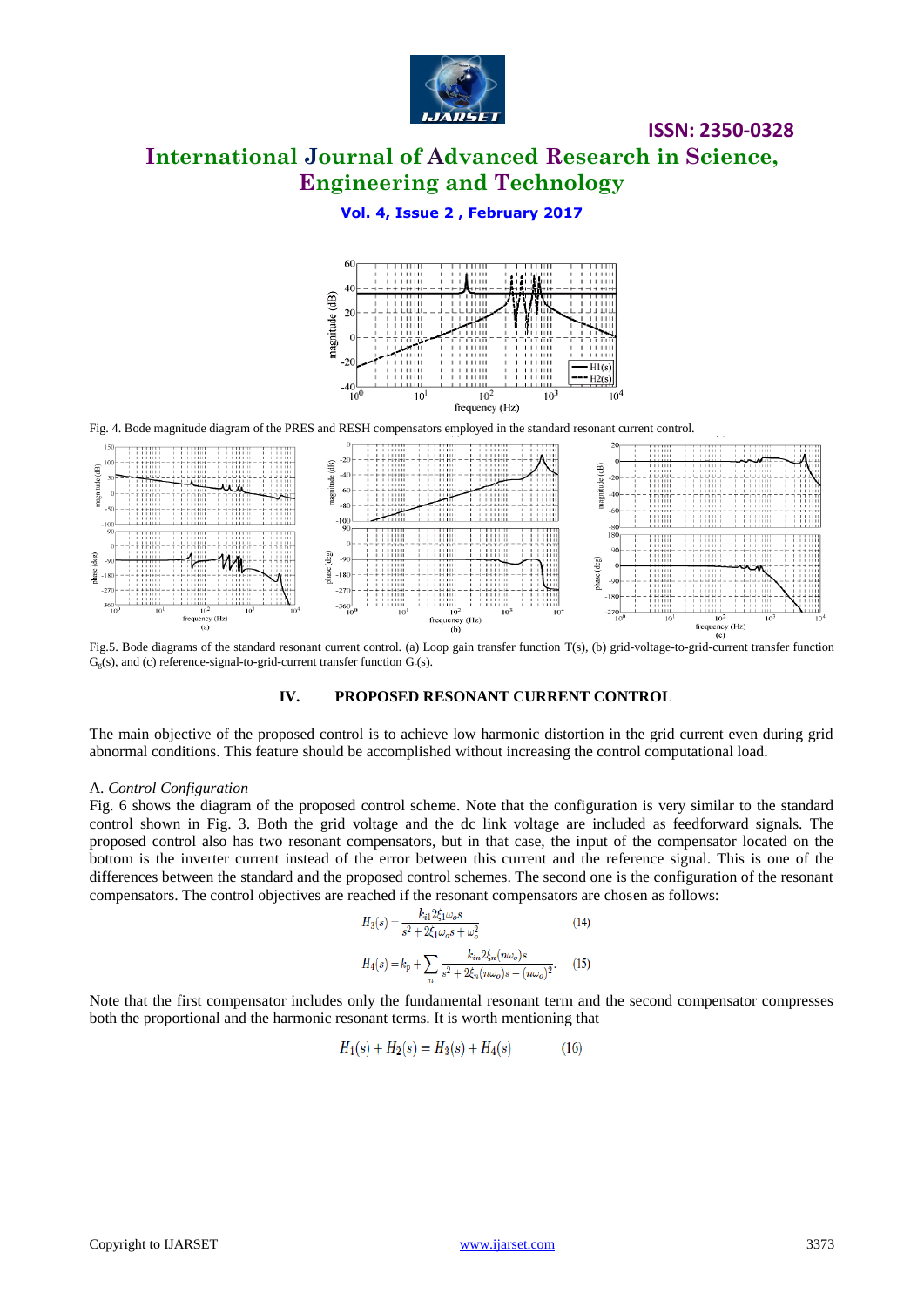

# **International Journal of Advanced Research in Science, Engineering and Technology**

## **Vol. 4, Issue 2 , February 2017**



Fig.6. (a).Proposed resonant current control, (b) Bode diagram of the reference-signal-to-grid-current transfer function for the proposed resonant current control

#### **V. SIMULATION RESULTS**

Fig. 7 shows the simulation model of the three-phase grid-connected PV inverter system. This local load is necessary in the setup since the ac source cannot absorb the active power injected by the inverter.



Fig.7 Simulation model of the three-phase grid-connected PV inverter system

#### A. Current THD Measures

An extensive set of measures has been carried out in order to compare the current harmonic distortion provided by the standard and the proposed control schemes. The Simulation model considers an ideal grid situation, i.e., the voltage supplied by the ac source has both negligible harmonics and no appreciable imbalance. In that situation, the standard and the proposed schemes provide very similar results (not shown here).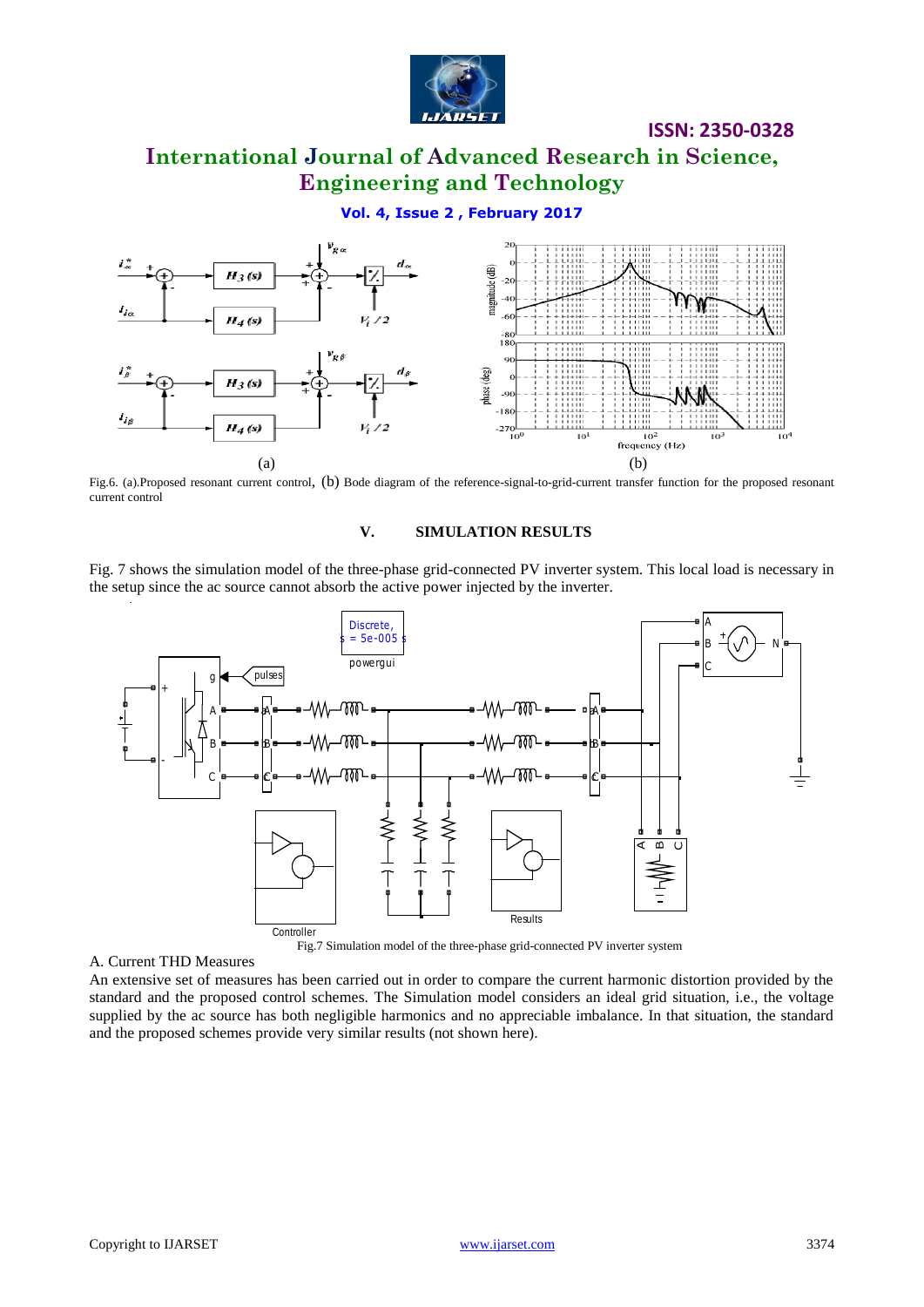

# **International Journal of Advanced Research in Science, Engineering and Technology**

**Vol. 4, Issue 2 , February 2017**



Fig.8. Simulation results of Grid voltage, Inverter current and load current using the standard control without RESH compensator and the standard control with RESH compensator for a grid condition with high voltage THD.



Fig.9. Simulation results of Grid voltage, Grid current, Inverter current using the proposed control for a grid condition with high voltage THD and voltage imbalance.

Fig. 8 and 9 show the Simulation results of Grid voltage, Grid current, Inverter current. Note that the current has experienced an increase due to the reduction of the grid voltage. Basically, the dc-link voltage control loop has enlarged the amplitude of the current reference signals in order to maintain constant the injection of the active power. What is more important is that the standard control produces unsatisfactory results. The current THD of the three phases exceeds the limit even when the RESH compensator is used. On the contrary, the proposed control provides good results. The current THD is low and similar to the value measured when the grid has no voltage imbalance. This feature should be attributed to the ability of the proposed control to eliminate the harmonics present in the current reference signals. It is worth mentioning that the injected currents exhibit a small amplitude mismatch produced by the voltage imbalance. It is expected that this small mismatch has insignificant adverse effects on the power system.

#### **VI. CONCLUSION**

The proposed resonant current control of three- phase PV inverters connected to the utility grid in order to attenuate the current harmonics. This controller breaks the disturbance injection mechanism by employing the same compensators that the standard current control uses but inter- connected in a different configuration. The main feature of this controller is to low the current harmonic distortion and low computational load. Simulation of the proposed system is done by using Simulink/Mat-lab. The simulation model is presented in the paper and the results are found to be better.

#### **REFERENCES**

- [1] E. Figueres, G. Garcerá, J. Sandia, F. González-Espin, and J. C. Rubio, "Sensitivity study of the dynamics of three-phase photovoltaic inverters with an LCL grid filter," IEEE Trans. Ind. Electron., vol. 56, no. 3, pp. 706-717, Mar. 2009.
- [2] M. C. Cavalcanti, K. C. de Oliveira, A. M. de Farias, F. A. Neves, G. M. Azevedo, and F. C. Camboim, "Modulation techniques to eliminate